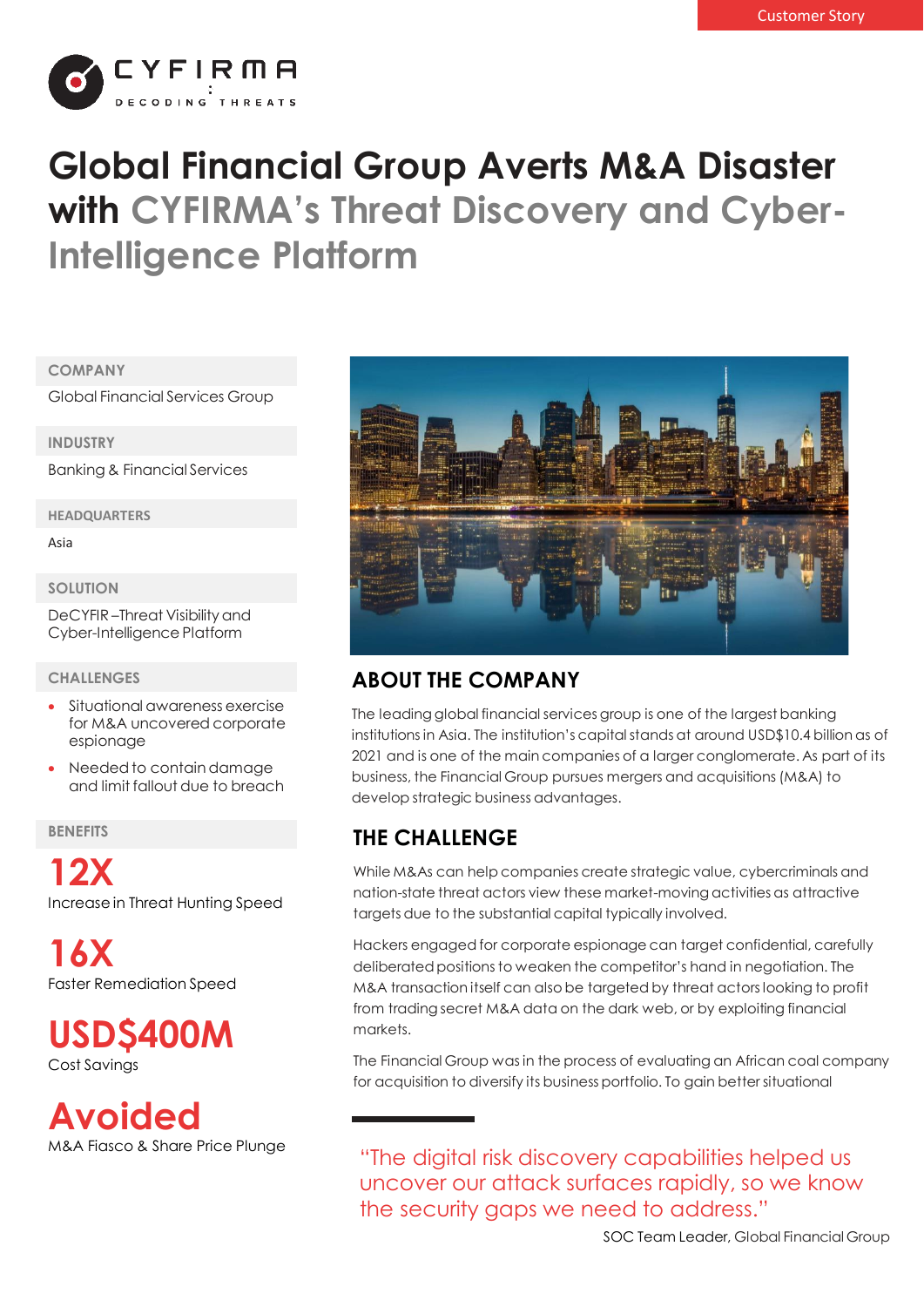"DeCYFIR allowed us to swiftly map a clear path to contain the damage caused by an episode of corporate espionage. As a result, we averted a potential M&A fiasco that could harm our brand and cause our share price to drop. We also saved USD\$400M by cancelling the untenable deal."

CISO, Financial Group



awareness for the M&A process, the Group hired CYFIRMA to work with its due diligence team.

# **HOW CYFIRMA HELPED**

The Financial Group wanted to assess the coal company's security posture and risk profile, determine cybersecurity threats early in the M&A process, and lower risk throughout the entire M&A process.

### **DeCYFIR™'s predictive threat intelligence capabilities swiftly detected corporate espionage.**

As such, the Group subscribed to DeCYFIR™, the world's first predictive cyber-intelligence platform which was deployed rapidly in a few hours. Once operational, DeCYFIR™ instantly detected a social media leak of the Financial Group's bid-offer details.

The leaked details included the Financial Group's valuation of the coal company, its offer price, share price, bid proposal, employees to keep and to let go of, new organizational structure, and integration plan.

DeCYFIR™'ssophisticated predictive intelligence engine – which embeds virtual drones in deep/dark web forums and underground markets for continuous monitoring – also uncovered the leaked bid details of four other firms vying for the same coal company.

### Alarmingly, DeCYFIR™ unveiled that the M&A broker listed was the same for these four other bidders.

WHY IT MATTERS: DeCYFIR™'s flagged the data leak almost immediately, allowing rapid action to contain the damage and minimize the fallout.

By unveiling the interest four other firms had in the coal company and connecting them to one M&A broker, DeCYFIR™ also helped the Financial Group understand the motive of the threat actors to better respond.

### **DeCYFIR rapidly uncovered attack surface and vectors.**

With that knowledge, CYFIRMA instantly harnessed DeCYFIR's digital risk discovery's capabilities to determine the Financial Group's digital footprint and attack surface. This was critical for the Group's security team to map a clear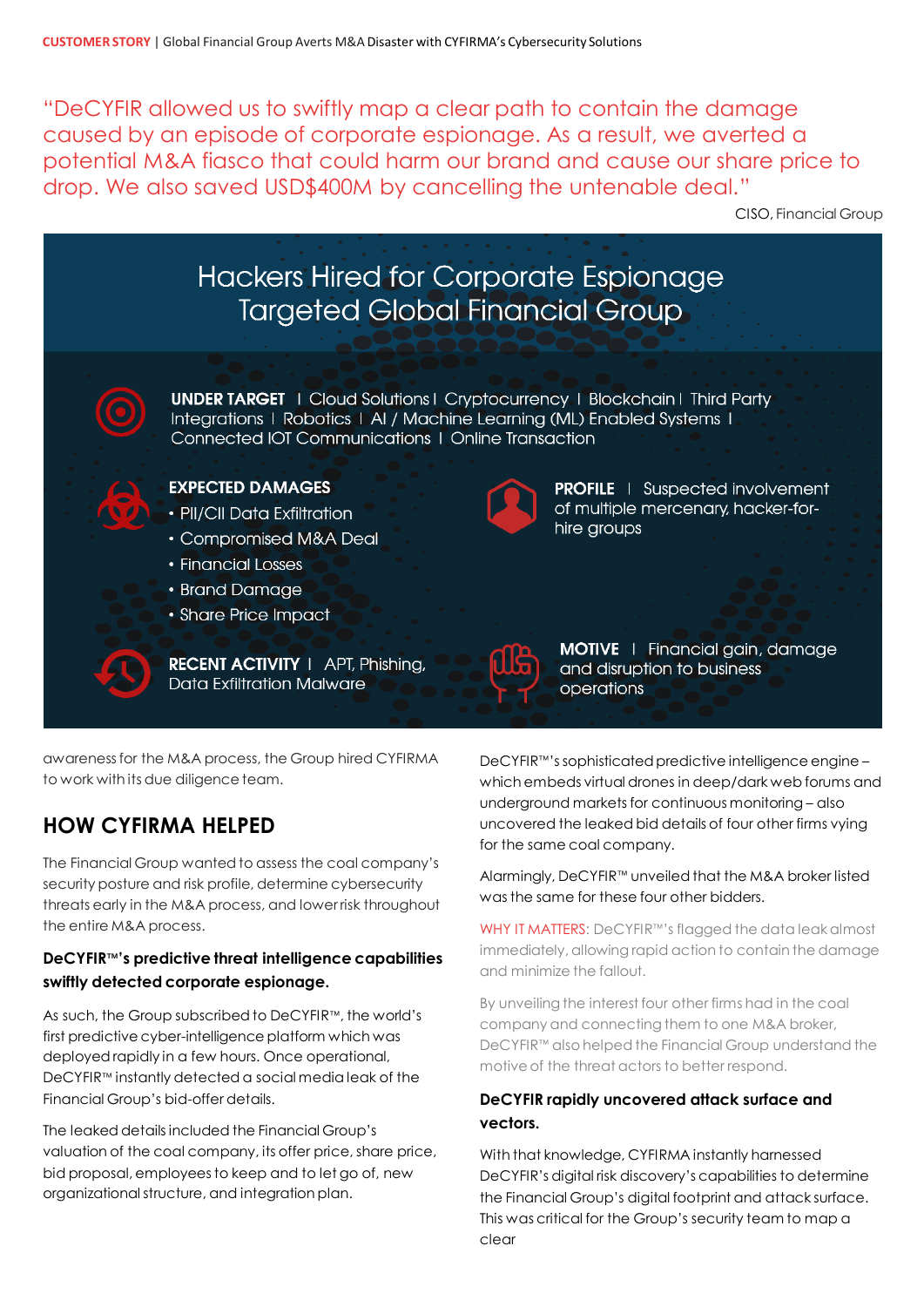path towards risk mitigation and prevent a recurrence of the breach and attack. It would also help limit potential damage to the Financial Group's brand, reputation, and finances.

DeCYFIR quickly revealed hacker-exposed assets other than the sensitive M&A data that was exfiltrated and discovered on social media. It detected several hijacked email accounts that were likely captured by multiple cyber hacking groups hired to obtain sensitive information so that the competing bidders can gain an unfair advantage in the M&A negotiations.

The attackers sent phishing emails targeting the company's senior executives. These emails, which were tailored to their chosen targets and used M&A-themed baits, lured the victims into opening attachments or clicking links that implanted highly sophisticated data exfiltration malware.

Visual Basic for Applications (VBA) macros were also implemented to steal the usernames and passwords of key individuals. Once the user's credentials were captured, the hackers likely obtained access to real-time email communications which offered insight into how the M&A deal was being structured.

In addition, DECYFIR exposed a range of digital assets such as domains, sub-domains, and IP addresses that had been compromised. These details were found in hackers' forums, the dark web, and several bin sites – which showed that malicious actors have found a way to breach the Financial Group's defenses and exfiltrated key data.

WHY IT MATTERS: The speed at which exposed digital risk is uncovered can determine the extent of the damage to brand, reputation, and finance.

By uncovering its full attack surface swiftly, DeCYFIR allowed the Financial Group's security operations center (SOC) teams to quickly work on reducing the company's attack surface with system hardening. This included regaining control of hijacked email accounts, as well as disabling unnecessary services, user accounts, and ports.

#### **DeCYFIR revealed impersonation and infringement attempts.**

DeCYFIR also exposed several fake identities of the Financial Group's top executives, including fake email IDs used in the phishing campaigns to trick employees into clicking malicious emails.

In addition, DeCYFIR uncovered brand infringement attempts consisting of multiple online entities masquerading as the Financial Group which were trying to deceive users into divulging personal information.

WHY IT MATTERS: By providing the background information, description, and impact for the impersonation and infringement attempts, DeCYFIR helped the Client's SOC team remediate these cyber risks instantly to limit further exposure. The SOC team also fortified defenses in these areas to prevent APT actors from regaining a foothold in the company's network following remediation.



#### **DeCYFIR's risk ratings and recommended actions ensured cybersecurity resources were prioritized correctly.**

From the point the data breach was detected, the Financial Group knew it needed to optimize the company's cybersecurity resources in a rapid and synchronized manner to contain the consequences.

DeCYFIR's alerts, which are categorized with risk ratings and recommended actions, helped its management and SOC teams take a risk-based approach to triage by showing the severity of exposure swiftly, along with effective remediation options.

WHY IT MATTERS: In an evolving threat situation, having the capability to direct precious cybersecurity resources to the right places is essential for minimizing impact.

DeCYFIR's alerts and dashboard which clearly highlights Risk and Hackability Scores along with recommended remediation actions showed the Client's team exactly the 'where' and 'how' for security triage.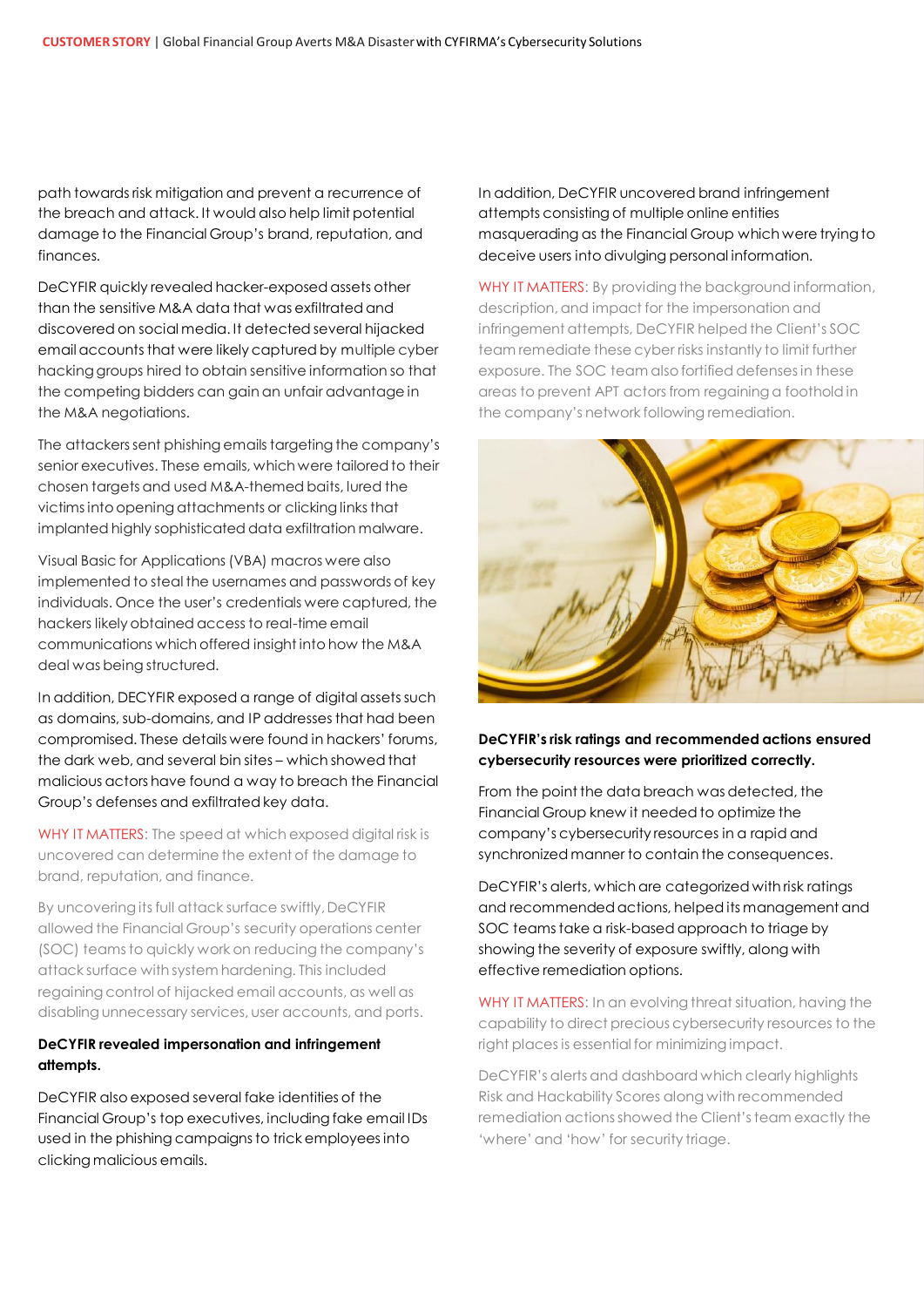### **DeCYFIR's trend indicators helped the Financial Group's leadership chart ongoing risk and exposure.**

By delivering trend analysis across six key domains, namely, Attack Surface, Impersonation & Infringement, Data Breach Monitoring, Social & Public Exposure, Dark Web Exposure, as well as Vulnerabilities Exposure, DeCYFIR helped the Group's senior management monitor and stay ahead of the company's ongoing risk.

WHY IT MATTERS: The Financial Group's management was concerned about the breach and wanted to ensure the threat actors were not attacking other areas in the company. DeCYFIR's trend indicators helped them easily track ongoing security defense progress as well as exposure to new risks on a single dashboard.

### **CYFIRMA aided the Financial Group in reassessing its position to acquire the coal company: Saved USD\$400M and avoided M&A debacle.**

In the wake of the data breach, the Financial Group re-evaluated its decision to acquire the coal company, knowing that some, if not all, of the four competing bidders would likely have accessed its bidoffer details and knew how to gain an upper hand.

Further customized insights from DeCYFIR's predictive intelligence platform also suggested that the coal company's security posture may not conform to the Financial Group's standards and may compromise their network if the M&A was successful.

As a result, the Financial Group called off the purchase of the coal company, saving its offer price of USD\$400 million. In doing so, the Financial Group also deflected an M&A disaster that could tarnish its reputation and risk its share prices plummeting.

WHY IT MATTERS: Had the Financial Group gone ahead with the deal, it would have grossly overpaid for the coal company.

Its share prices would have tumbled, and its brand affected in the aftermath as analysts discovered that the acquisition was overvalued. This could lead to a decrease in brand loyalty and lost revenue opportunities.

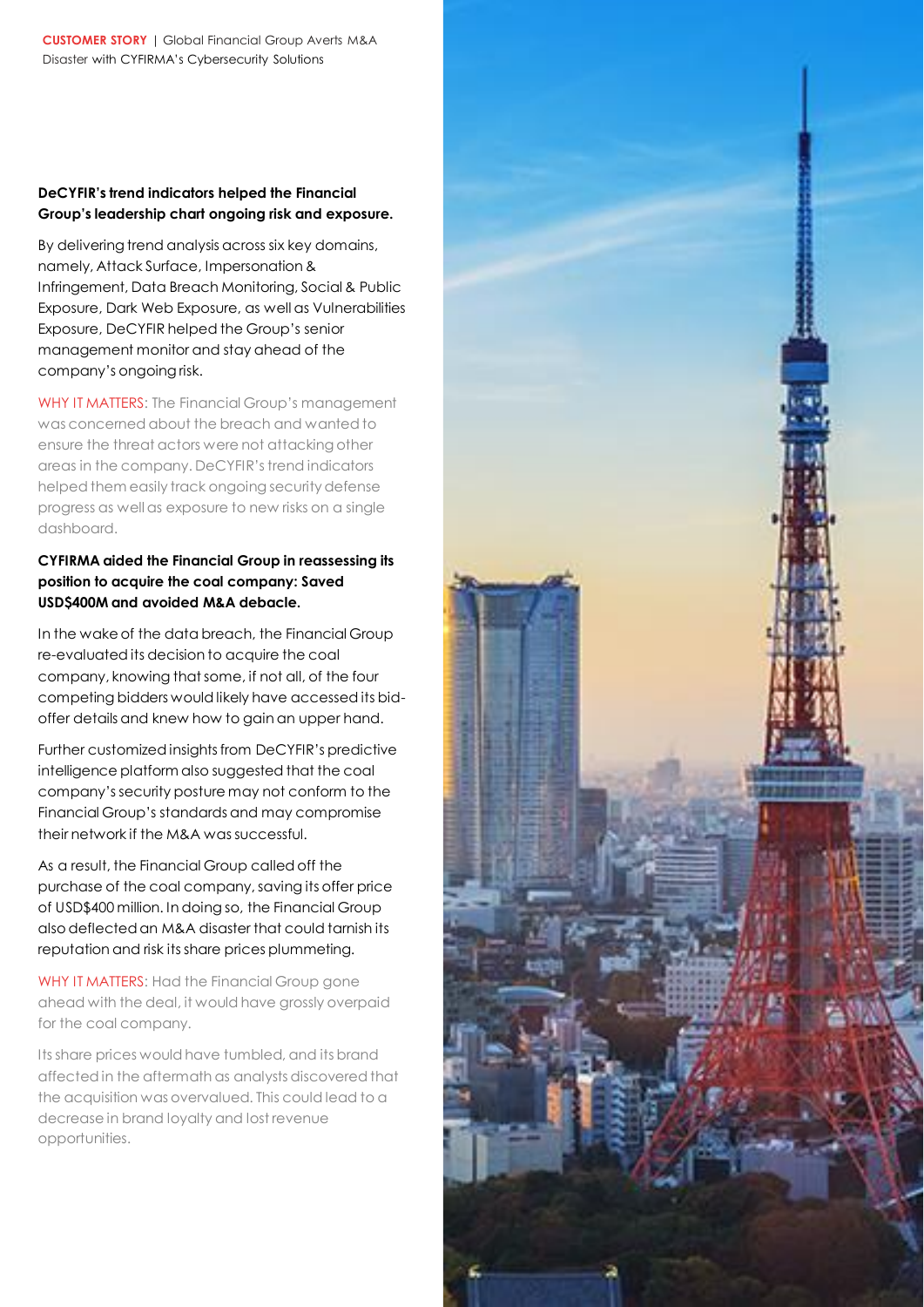

# **STAYING AHEAD OF THREATS WITH DeCYFIR™**

Today, the Financial Group uses DeCYFIR™ daily to anticipate threats and combat potential attacks.

# **Multi-layered intel helps different organizational stakeholders get the insights they need.**

With DeCYFIR™'s multi-layered intelligence tailored to different levels in the organization – specifically, strategic, management, and operations, The Financial Group's stakeholders across different levels have been able to make the right decisions concerning its risk exposure and attack surfaces.

*Strategic*: This includes answering the 'who', 'why', and 'where' questions regarding potential threat actors so the C-suite can update strategy, governance, and policy based on the threat intelligence.

*Management*: Insights that cover the 'where', 'when', and 'how' help the Financial Group's executive management such as CISO and CIO make necessary changes to processes and procedures.

*Operations*: For its SOC teams, intel to the 'how' and 'what' aspects are giving them critical information to update security controls and devices.

**Contextualized insights provide unmatched knowledge into cyberattacks in the making.**

With DeCYFIR™'s detailed risk dossier that highlights malicious threat actors, the campaigns they are launching, and attack methods, the Financial Group is gaining valuable insights to implement new policies and update its controls to stop cyberattacks in their tracks. This includes attacks currently in progress, as well as those which are in the making.

### **Outside-in, predictive threat intelligence pre-empts known or unknown threats.**

Pre-emptive identification of threats from an outside-in perspective from both known and unknown threat actors and vectors has given the Financial Group insights into why it is an attractive target and its vulnerabilities that can be exploited.

This has helped the company predict cyberattacks and strengthen its overall security posture.

### **Accurate alerts to imminent attacks enable continuous adaptation.**

DeCYFIR™ is also delivering prioritized, relevant and tactical mitigations for the Financial Group's SOC teams. Allowing them to act on vulnerabilities, indicators of compromise (IoC), and hashes pertinent to the financial services industry, as well as the Financial Group's technology and the geographies it is operating in.

This has allowed the SOC teams to keep its systems patched and remediate weak points which required immediate attention. More importantly, it enabled the Financial Group to continuously evolve its security defenses to block looming cyber assaults.